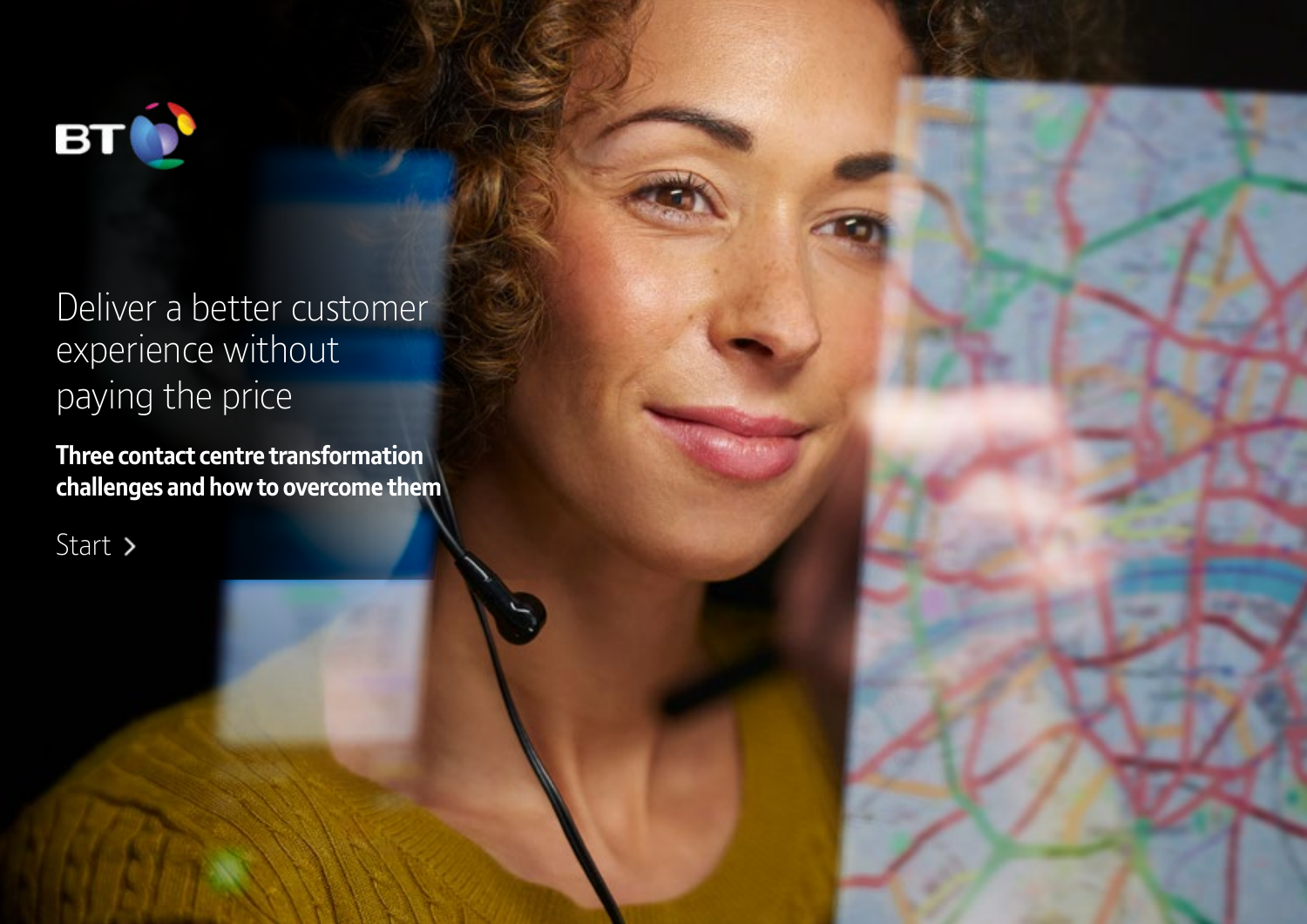## What do you give the customer who wants everything?

Customer service can drive your business. Up or down. These days, offering different channels and knowing what your customers want are the very minimum.

Now, it's all about making it easy. Frictionless. And so in tune that you can anticipate how your customers will feel when they get in touch.

This means unifying multiple contact centre systems and channels and aligning people, process and technologies to provide an immediate, effortless, personalised experience at every stage.

#### **It's a challenge. But it's worth it. With a smart, agile set up in place, you'll be able to:**



**improve the customer experience** to keep them coming back

keep a **lid on costs** to keep the business competitive and stakeholders happy.  $\sqrt{2}$ 

| Cloud contact centres can improve the customer<br>experience and cut costs $-$ so what's stopping you? |  |
|--------------------------------------------------------------------------------------------------------|--|
| Today's siloed environment is a barrier to<br>meeting changing customer needs                          |  |
| Costs are not aligned with business needs                                                              |  |
| Transformation is risky and continual<br>upkeep is needed to remain relevant                           |  |
| Success stories                                                                                        |  |
|                                                                                                        |  |

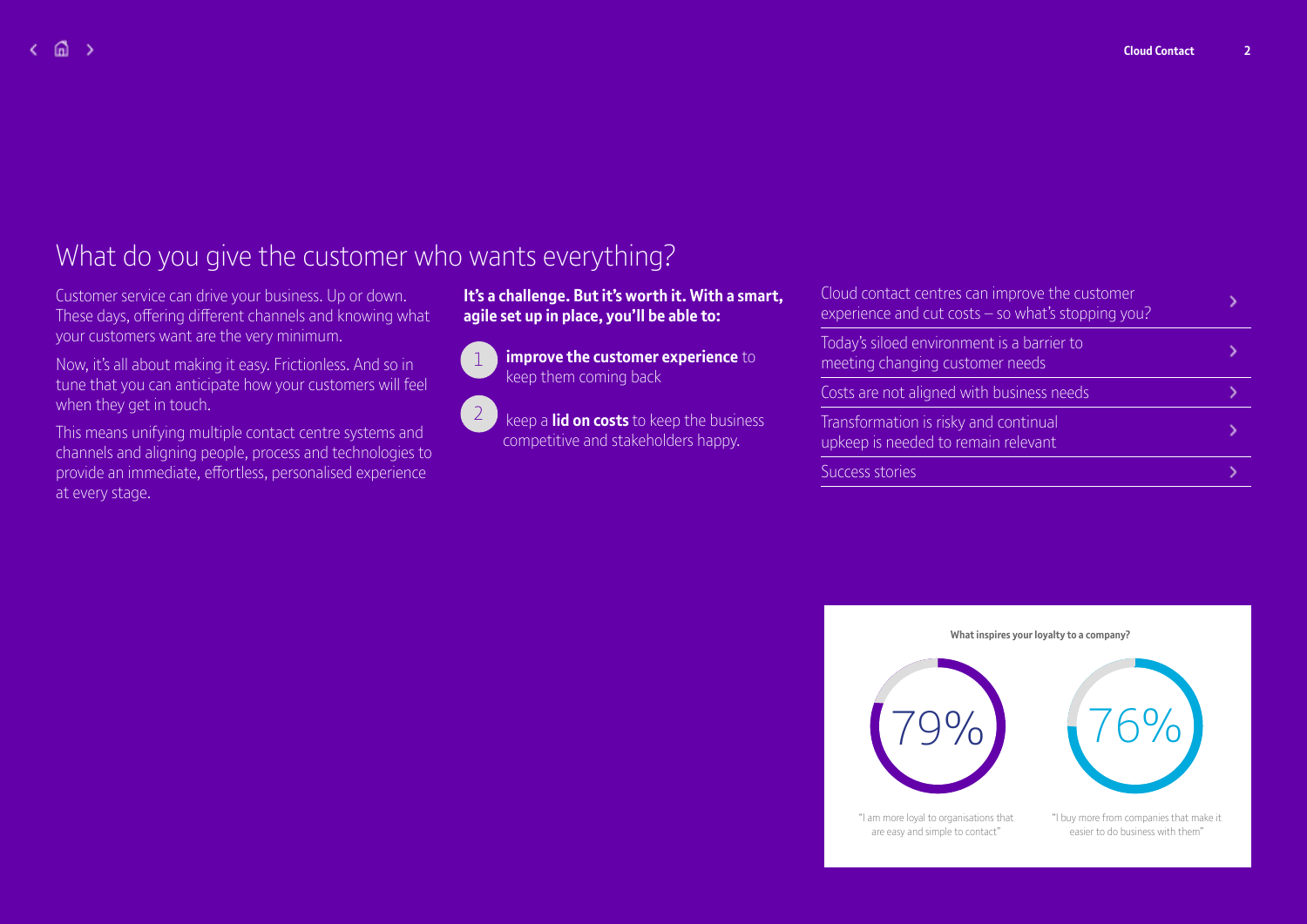### Cloud contact centres can improve the customer experience and cut costs – so what's stopping you?

Almost all organisations already have a contact centre strategy in place – with the technology to support it. You don't want to just scrap that and write off the investment, even if doesn't quite work together as well as you'd like.

Many are still sceptical about the cloud in terms of security. And then there's the thought of how to get there.

#### **There are three key challenges that you need to get to grips with:**

- 1. Today's siloed environment is a barrier to meeting changing customer needs
- 2. Costs are not aligned with business needs
- 3. Transformation is risky and continual upkeep is needed to remain relevant

Moving to the cloud doesn't have to be traumatic. We support over 65,000 agents around the world.

We've helped hundreds of large, global businesses transform into agile customer service leaders. We've seen it all and our experience, reach and expertise will help you move to the cloud and embrace new technology without paying the price.

**Here's how we see these three challenges in more detail – and how we can help overcome them** .

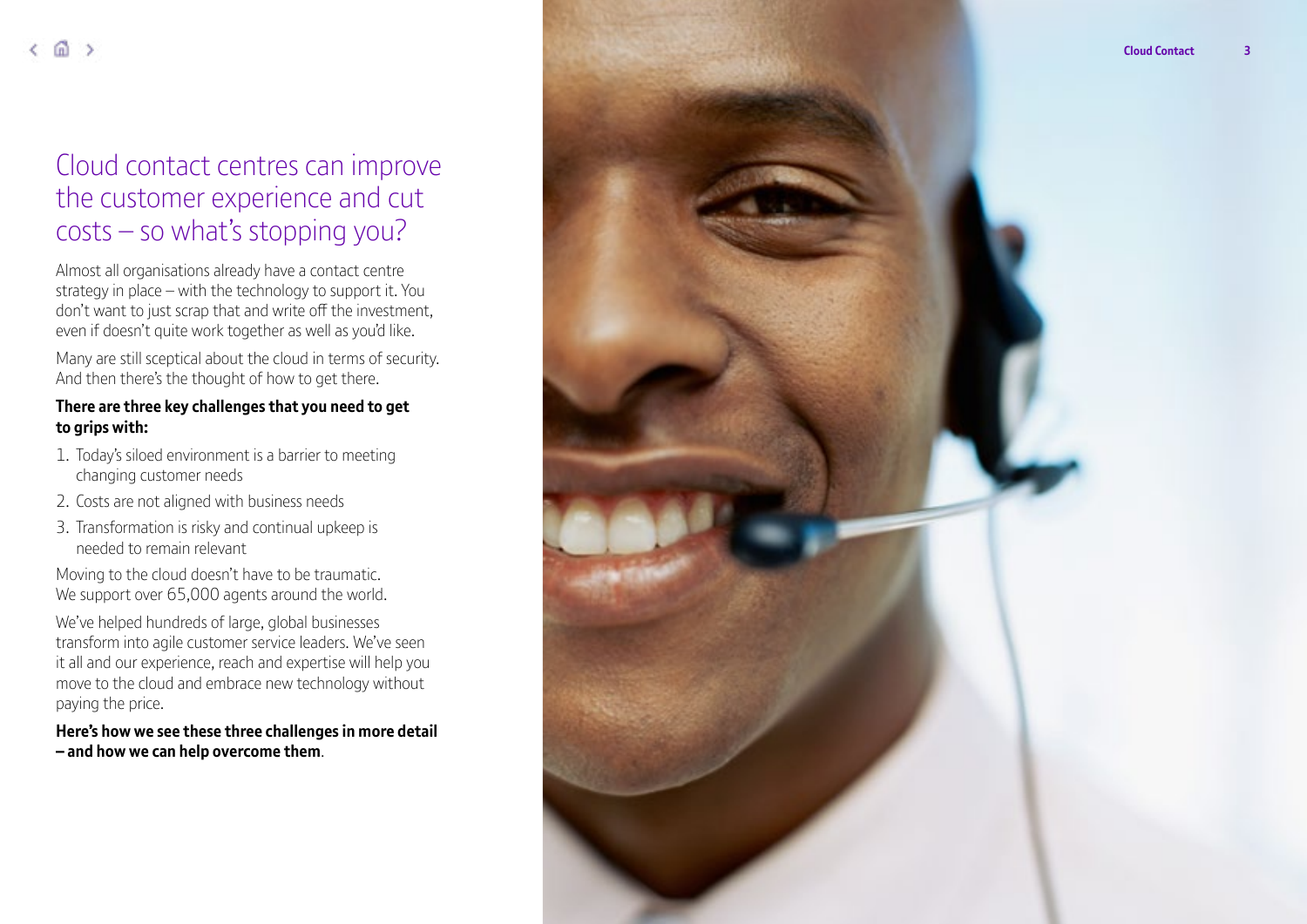**A4**

## **Challenge 1:** Today's siloed environment is a barrier to meeting changing customer needs

To provide a better experience, you need a clear understanding of customer expectations and how they're evolving – and the resources to craft a technology solution to meet these new requirements.

But consumer behaviour insights are often restricted to what you can glean from your own customer base. That means agents often don't know about transactions across the customer journey. To get a clearer picture, you have to bring in expensive third-party consultants.

When you turn your attention to your contact centre systems, you find a collection of products, many of which have been stitched together over the years.

You could reach outside the closed list of approved solutions, but then you have to evaluate, implement and integrate new technologies all on your own. If you guess wrong on a technology, you're stuck with depreciating the full cost of the mistake.

70% of consumers want to transfer a chat from social media to phone without Sammers want to transfer<br>
a chat from social media<br>
to phone without<br>
ever dialing.<br>
Sonsumers want consistency, but not<br>
Consumers want consistency, but not<br>
Consumers say large organisations should ever dialing.

Consumers want consistency, but not uniformity. In every market, eight out of ten consumers say large organisations should always offer different channels to meet  $\bigcap$ their needs. One path will not suit all.  $\left\{\begin{array}{c}\n\downarrow$  ten con<br>always<br>their ne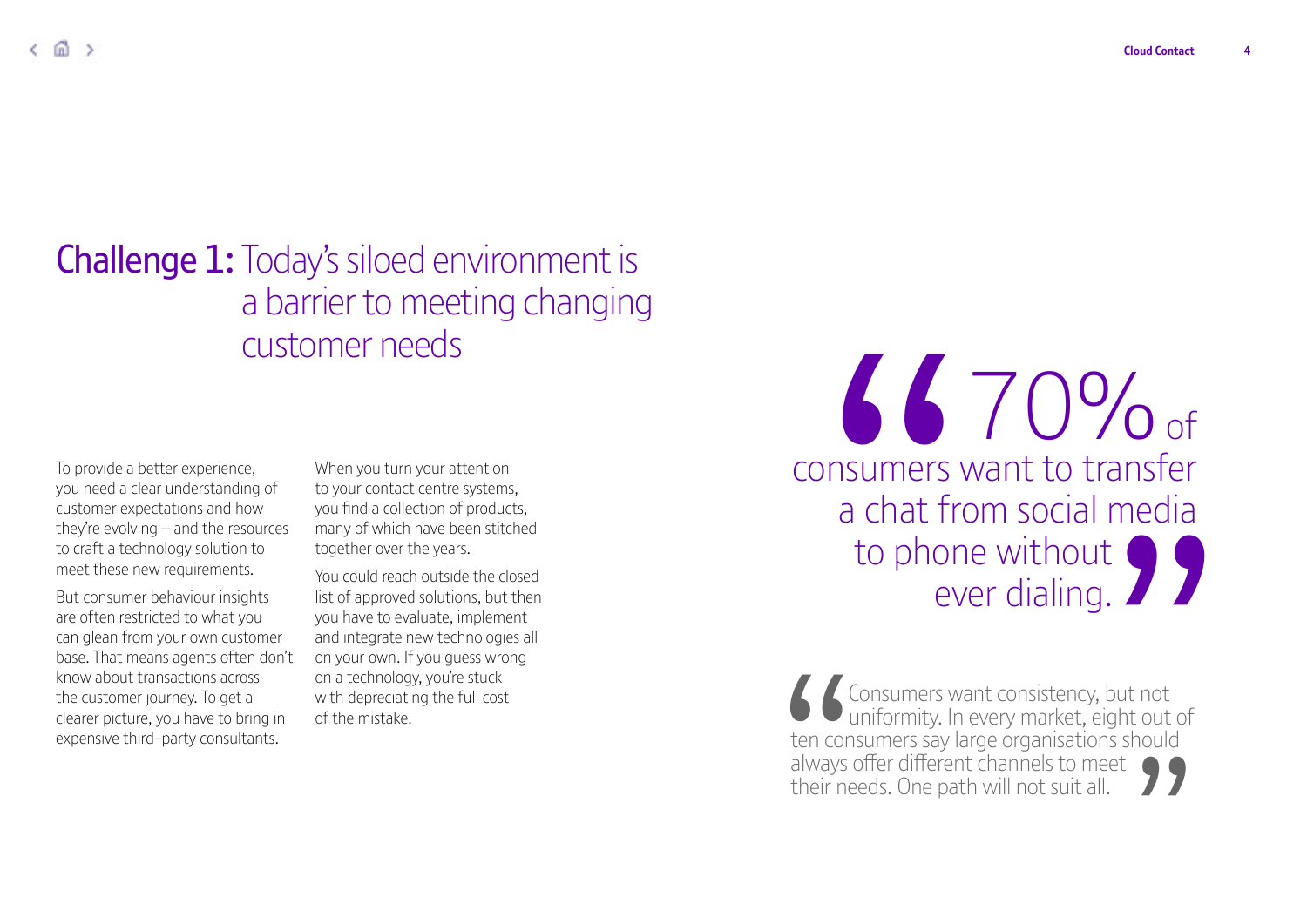# 78% of consumers like it when organisations notice they have been having difficulty with a website or completing an order and contact <sup>8</sup> 78% of consumers it when organisations notice they have been having difficulty with a website or mpleting an order and contact them directly to try and help. them directly to try and help.  $\blacksquare$



### **Our approach:** Join up the dots and give everyone a clear view of the whole customer journey

We'll help you embrace new digital channels by mapping out the customer journey and choosing the right mix of technology to improve the experience and reduce costs.

#### **Deliver fully integrated solutions across channels and capabilities**

We know the phone is still at the heart of customer contact – and that's where our heritage lies. No one is better placed to blend new channels and technologies with your voice platform.

With us, you'll be able to easily add new channels and functionality without worrying about whether all the components work together. You won't have to identify, evaluate, test, and integrate these elements yourself so you can bring in new technology quicker.

#### **Man v machine: Get the balance right**

Automation is great and people like to be in control for the simple, day-to-day stuff. But when they want help with something more complex, they want a human being to sort it.

With a digital transformation strategy. you can get the right balance between high-quality customer experience and cost control.

For example, applying new technologies, such as voice biometrics for identification and verification, makes using the phone easier, faster and more secure for customers, while reducing call centre costs.

#### **See into the minds of consumers and predict the future**

To provide the best customer experience, you must understand what customers are trying to achieve, how they feel – and anticipate the actions they'll take – so you can give them optimal technical treatment.

This benefits the customer experience, and helps cut costs  $-$  as you can focus on the touchpoints that matter most in the journey.

With us, you can access advanced intelligence into emerging industry trends. With these insights, you'll be able to collaborate with our professionals to define the best experience for your customers and then implement the right technology to make that journey a reality.

**All of this means you'll be able to see how and where customers interact with you and make enhancements quickly and accurately.**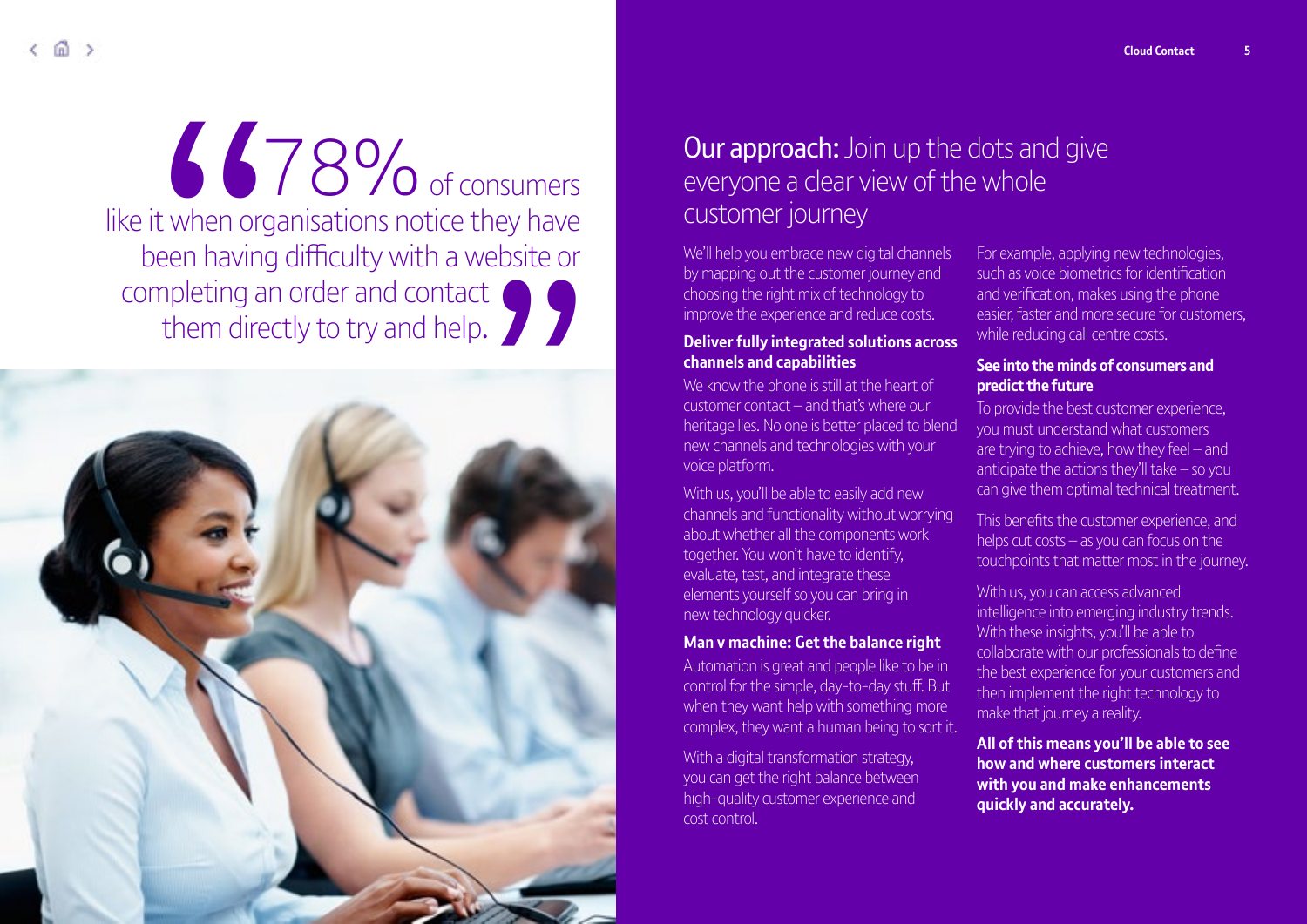## Challenge 2: Costs are not aligned with business needs

The demands on your contact centre can fluctuate – on a daily basis, with seasonal variation, and with business changes over the medium term. Unfortunately, your costs are fixed.

On-premises contact centres require long-term CapEx investments in infrastructure. And because you must often build a local physical data centre when entering a different geography, it can be an expensive bet to expand.

The same is true for assessing new technologies and functionality. You bear the burden of discovering what works.

What's more, current licensing models puts you at peak usage prices no matter the volume in your contact centre. You can't test new markets or technologies. Instead, you're locked in and must build the customer journey around the technology you have.

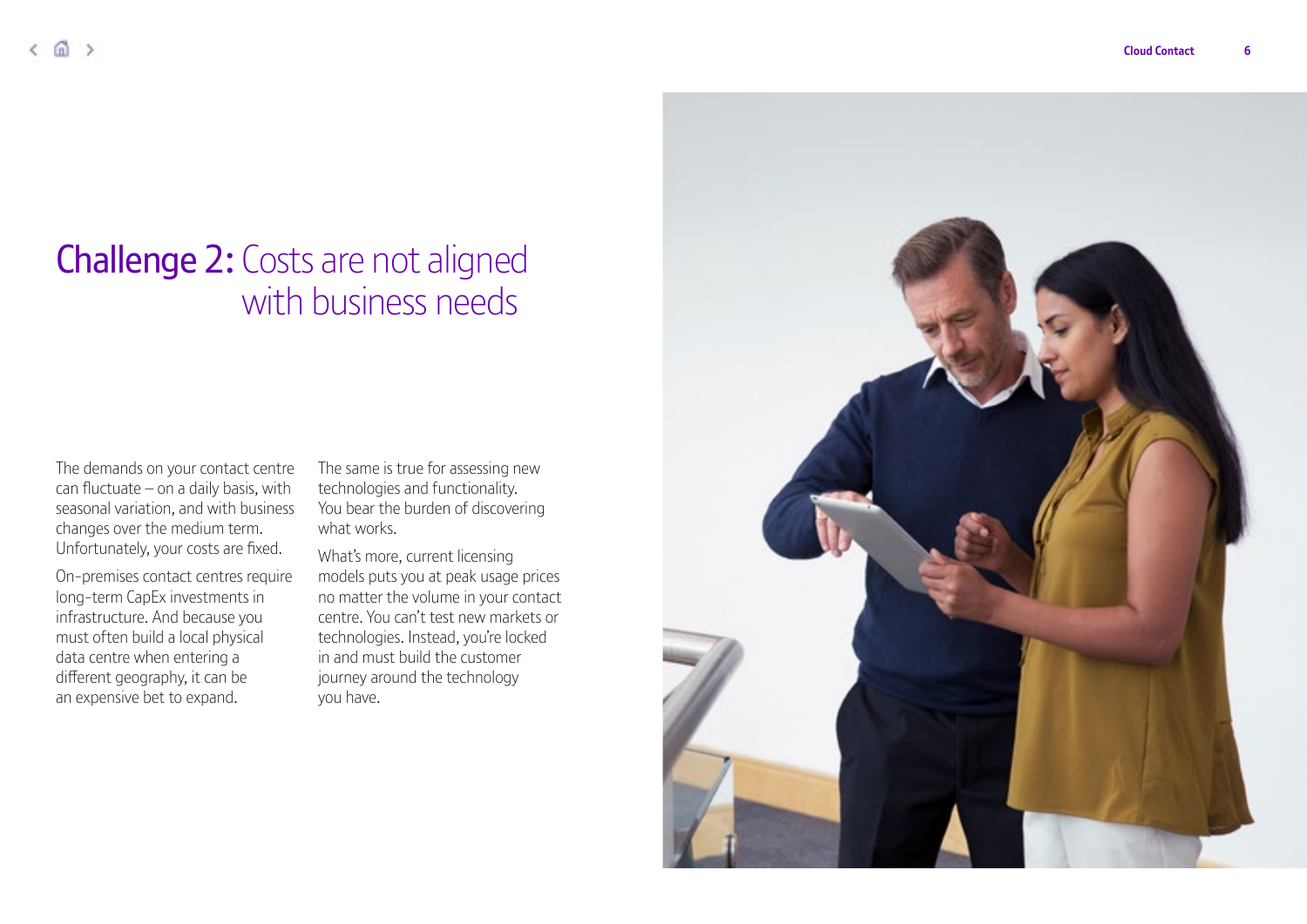**A7**



### **Our approach:** Make your investment work for you so you spend only what's necessary and reduce overall costs

Take advantage of a virtual infrastructure to get rid of the expense and headache of managing your own data centres. A more flexible software licensing model means you can flex up or down as your business needs change – and only pay for what you use.

#### **Utilise a single global platform**

Running your own data centres across different countries can get very pricey. With us, you can consolidate your centres and the associated infrastructure, to avoid any duplication and remove any excess capacity.

You won't need a physical presence in different countries, so you won't need a fixed investment in buildings, hardware and other physical assets. You pay for infrastructure as you go so you can easily enter new markets or flex to meet demand.

#### **Share licenses across your agents**

Why pay for software that's sitting idle? With us, you'll pay a single per user per month fee, often saving 20% or more over a named perpetual license model. You can flex usage up and down.

And under our concurrency model, you can have your software follow your agents around the globe, paying only once even if several individual agents use the software in a 24-hour period.

#### **Test without committing to huge investments**

By consulting with our professionals with real world experience with new vendors, products and technologies, you can learn the practical applications for new innovations with minimal effort.

You can then quickly stand up new software to evaluate whether it works for you. If it is promising, you can move to full-scale implementation with confidence. If not, you can remove it from your infrastructure with no long-term financial commitment.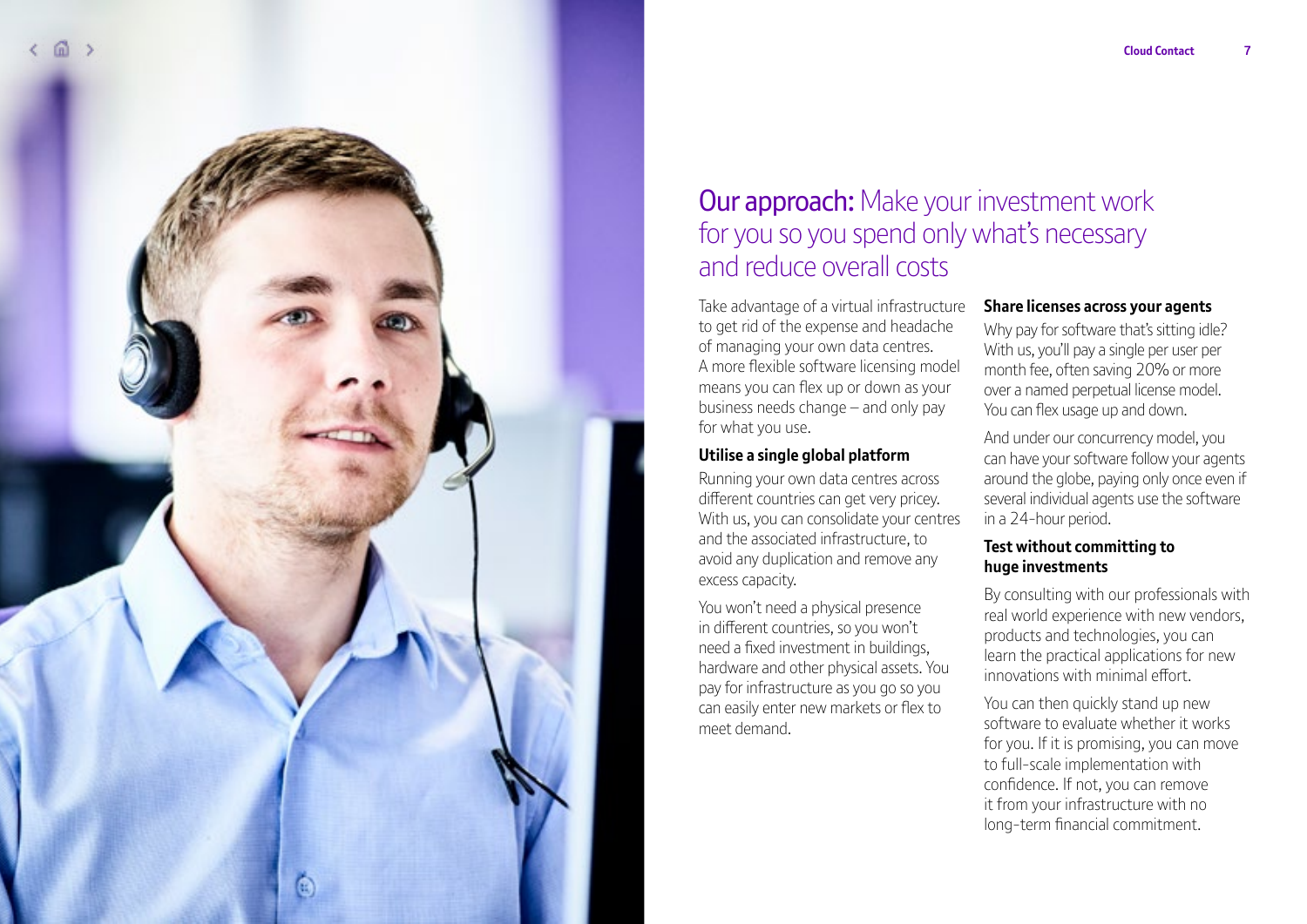## Challenge 3: Transformation is risky and continual upkeep is needed to remain relevant

Continually adding capabilities and extending into new channels puts a strain on your time and resources.

You're responsible for identifying the right technology, customising any new software and making sure deployment is successful. You also have to shoulder the full burden of any maintenance and enhancements.

And through the entire process, you have to make sure the customer and agent experience remains unaffected – unexpected downtime is not acceptable. Often, the only way to learn what works is by making painful – and often disruptive – mistakes. It's a slow process. And you won't know if you've achieved your aims until the project is completed.

Once a working system is in place, you have to manage multiple supplier relationships. You end up spending too much time solving technology issues, and not enough on your business goals.

6638% of people say that social media is the best way to get help urgently (up from 26% in 2015) – and this figure rises to more than half for higher income Samuel Contractor of people say that social<br>dia is the best way to get<br>o urgently (up from 26%<br>a 2015) – and this figure<br>ises to more than half for<br>higher income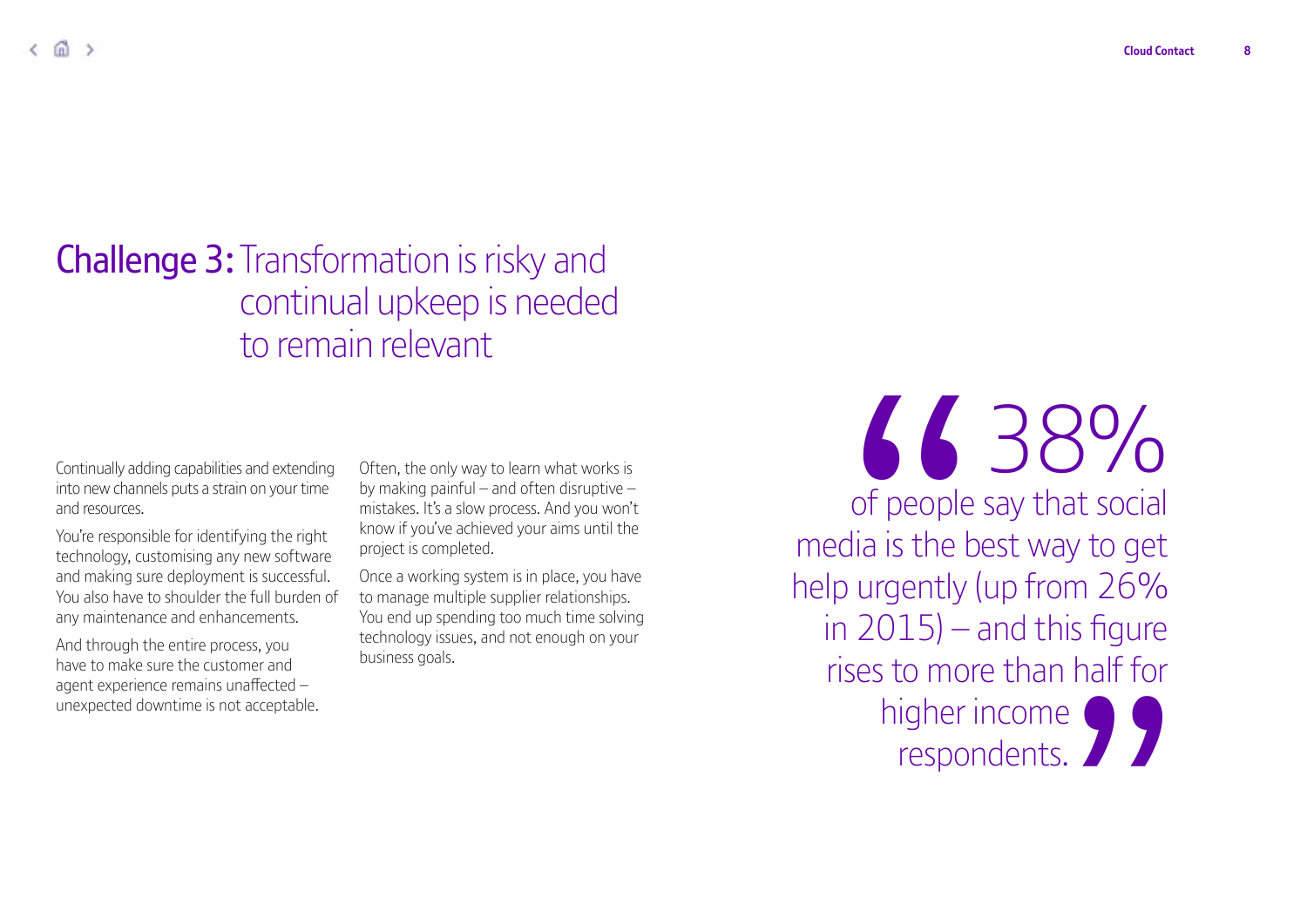

### **Our approach:** De-risk your route to the cloud and map out your migration with confidence

Tap into our expertise and experience to bring in new solutions that we've tried and tested – and let us manage them for you.

#### **Follow a proven process**

Whether you want to move from on-premises to the data centre into the cloud, add new contact channels, or adopt advanced technologies such as AI, with us you'll have an experienced pair of hands to help.

#### **Focus on using contact centre technology rather than building it**

We don't expect you to support your own dedicated technology implementation staff or invest in infrastructure and hardware maintenance. Instead, you can call on expert professionals as needed to customise and deploy advanced capabilities in a scalable hosted environment.

As a result, you can focus fully on how to give your customers the best experience possible.

#### **Reduce points of failure**

With multiple suppliers, there can be a lot of finger pointing. When you work with us, you'll have one call to make when you need support.

And because you'll have the same partner for both implementation and support, there's none of the confusion you can get during handoffs. With this seamless continuity of service, you can provide the availability and resilience your organisation and customers demand.

**The result is you can quickly deploy state-of-the-art capabilities that work with your existing systems to help meet new customer demands.**

### We've helped hundreds of organisations successfully migrate their contact centres to the cloud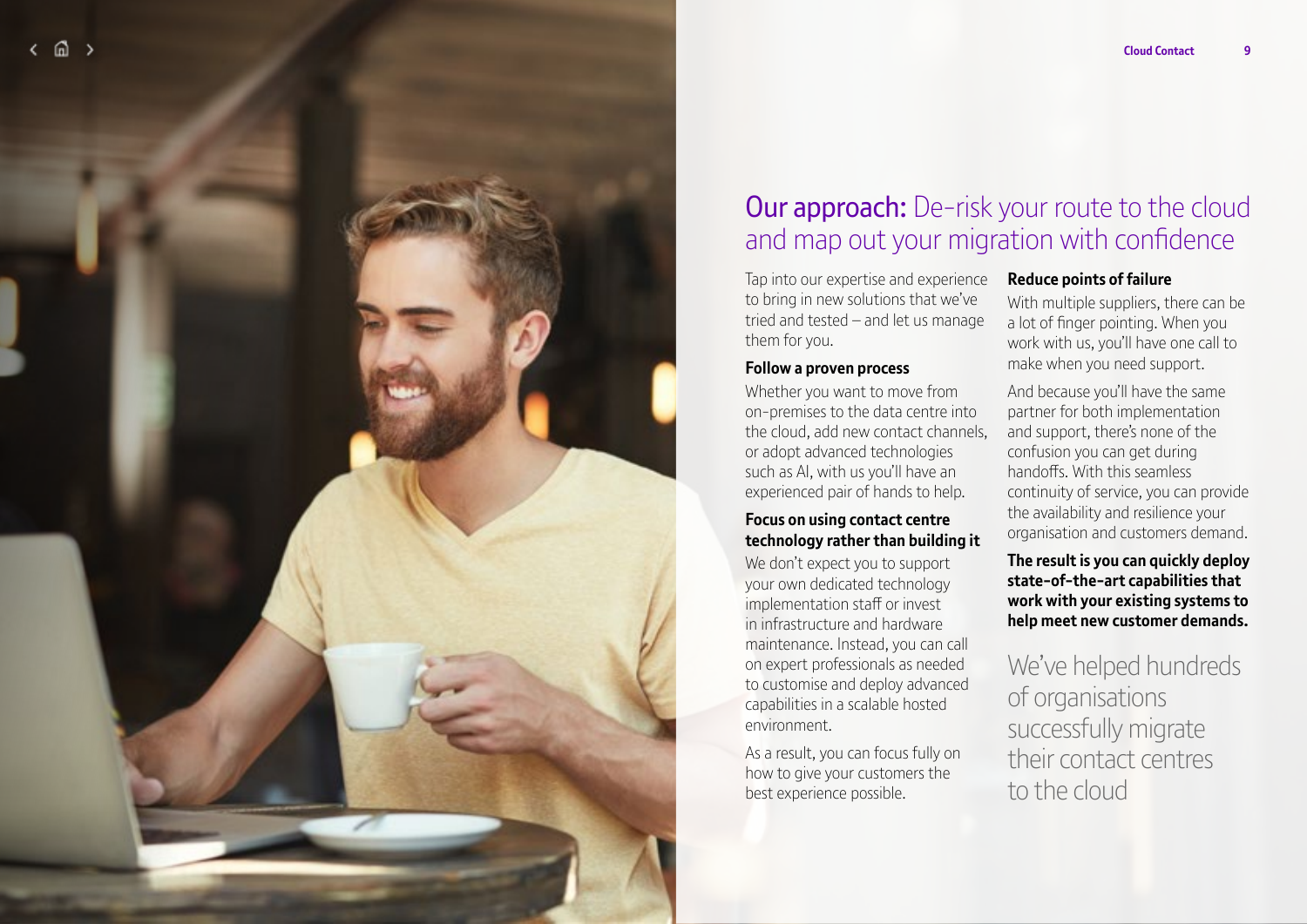### Success stories

#### Spotlight: **[Etihad](https://www.globalservices.bt.com/en/insights/case-studies/etihad-airways)**

With three separate contact centres spread across the UAE and UK, Etihad Airways wanted to make sure they were giving every customer who called them the best experience possible. And that meant making every centre work together.

Our flexible, scalable platform has helped increase productivity to 75% and improved call answer speeds by 30%. We also consolidated three disparate contact centres into one, servicing the entire Etihad business.

#### Spotlight: **[Siemens Healthcare](https://www.globalservices.bt.com/ch/fr/casestudy/siemens-healthcare)**

After a series of acquisitions, the customer care team found themselves operating with different platforms – limiting flexibility, functionality and business efficiency. They needed to stitch together all the customer channels and unify the service.

With 60 home and remote workers in the mix, Cloud Contact has helped bring things together. Virtual teams and rapid call transfer ensure the right specialist is brought in, agents can manage incoming emails in the same queue as phone calls – and taking CRM into the cloud will further enhance the customer experience.

#### Spotlight: **[Carrefour Argentina](https://www.globalservices.bt.com/en/insights/case-studies/carrefour-argentina)**

With 20,000 staff across 600 sites. Carrefour workers couldn't always get in touch with their store or with the Carrefour health centre where they could get free treatment, making it difficult to justify absence.

When brought in Cloud Contact, a virtual contact centre solution which simplifies everything – with just one Freephone number for everyone. In the first seven months it took 24,000 calls and helped cut absenteeism by 0.25 percent, saving nearly £600,000.

#### Spotlight: **[FCA Automotive Services](https://www.globalservices.bt.com/en/insights/case-studies/fca-automotive)**

When FCA Automotive Services UK needed to set up an all-new financial services operation, they had the challenge of setting up a contact centre from scratch. But partnering with us and using Cloud Contact made the process a breeze.

It means the company has been able to quickly bring its customer financing operation in house, using an agile multimedia contact centre to provide customer service excellence. And they did it all without spending a lot of money or taking on a big business risk.

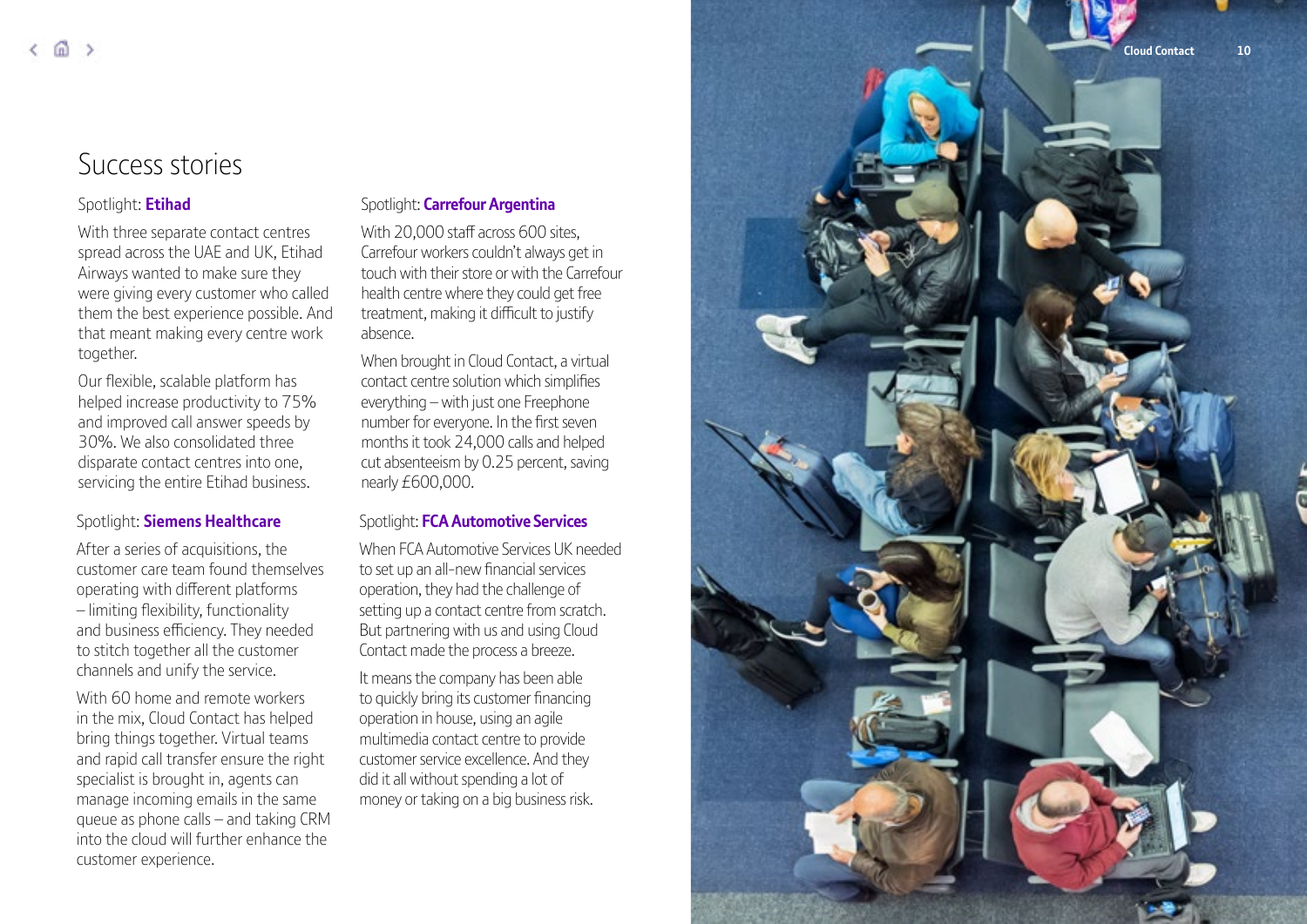## Transform your customer experience for customers, agents and technology staff

Working with BT, you'll be able to quickly deploy appropriate contact centre technologies, making sure they're aligned with your business objectives. At the same time, you'll break down any existing siloes – whether by channel, process, or business unit – delivering a frictionless journey for the customer. One that removes obstacles, reduces effort and makes it easy for them to do business with you.

## And you'll do all of this while keeping your costs under control.

[Source](https://www.globalservices.bt.com/en/insights/whitepapers/chat-tap-talk-transform-your-digital-customer-experience)  [Chat, tap, talk: Eight key trends to transform your digital customer](https://www.globalservices.bt.com/en/insights/whitepapers/chat-tap-talk-transform-your-digital-customer-experience)  [experience Digital customer research.](https://www.globalservices.bt.com/en/insights/whitepapers/chat-tap-talk-transform-your-digital-customer-experience)

**[www.globalservices.bt.com](http://www.globalservices.bt.com)**